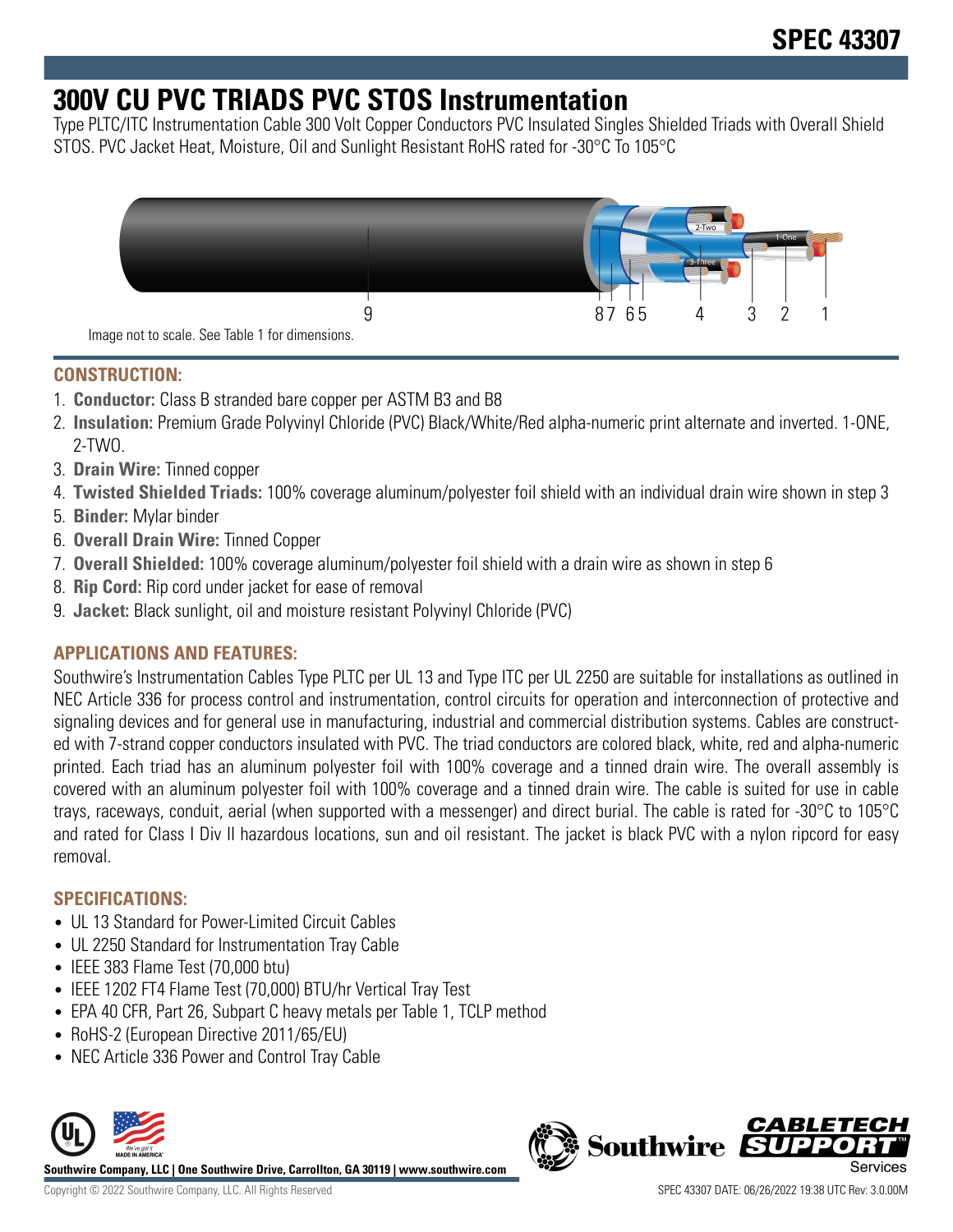#### **SAMPLE PRINT LEGEND:**

SOUTHWIRE® XX AWG XX SHIELDED TRIADS PVC/PVC TYPE PLTC/ITC E176494 (UL) 105°C SUN AND OIL RES FT4/IEEE 1202 SEQUENTIAL MARKING

## **Table 1 – Weights and Measurements**

| <b>Stock</b><br>Number | Cond. Size    | Number of<br><b>Triads</b> | Insul.<br><b>Thickness</b> | Jacket<br>Thickness | Approx.<br>ÒD | Approx.<br>Weight | Min Bending<br>Radius | DC Resistance @ 25°<br>C. |
|------------------------|---------------|----------------------------|----------------------------|---------------------|---------------|-------------------|-----------------------|---------------------------|
|                        | AWG/<br>Kcmil | triad                      | mil                        | mil                 | inch          | lb/1000ft         | inch                  | $\Omega/1000$ ft          |
| <b>TBA</b>             | 20            | $\overline{2}$             | 15                         | 52                  | 0.440         | 91                | 1.76                  | 10.5                      |
| TBA                    | 20            | 4                          | 15                         | 65                  | 0.510         | 138               | 2.04                  | 10.5                      |
| <b>TBA</b>             | 20            | 8                          | 15                         | 75                  | 0.683         | 255               | 2.73                  | 10.5                      |
| TBA                    | 20            | 12                         | 15                         | 75                  | 0.791         | 334               | 3.16                  | 10.5                      |
| <b>TBA</b>             | 20            | 16                         | 15                         | 75                  | 0.874         | 421               | 3.50                  | 10.5                      |
| TBA                    | 20            | 24                         | 15                         | 85                  | 1.098         | 626               | 4.39                  | 10.5                      |
| <b>TBA</b>             | 18            | $\overline{2}$             | 15                         | 65                  | 0.484         | 115               | 1.94                  | 6.66                      |
| TBA                    | 18            | 4                          | 15                         | 65                  | 0.562         | 178               | 2.25                  | 6.66                      |
| <b>TBA</b>             | 18            | 8                          | 15                         | 75                  | 0.735         | 317               | 2.94                  | 6.66                      |
| <b>TBA</b>             | 18            | 12                         | 15                         | 75                  | 0.884         | 449               | 3.54                  | 6.66                      |
| <b>TBA</b>             | 18            | 16                         | 15                         | 85                  | 0.992         | 586               | 3.97                  | 6.66                      |
| 631324                 | 18            | 24                         | 15                         | 85                  | 1.218         | 836               | 6.09                  | 6.66                      |
| 566930                 | 16            | $\overline{2}$             | 15                         | 65                  | 0.534         | 148               | 2.14                  | 4.18                      |
| 566953                 | 16            | 4                          | 15                         | 75                  | 0.645         | 249               | 2.58                  | 4.18                      |
| 566954                 | 16            | 8                          | 15                         | 75                  | 0.817         | 414               | 3.27                  | 4.18                      |
| <b>TBA</b>             | 16            | 12                         | 15                         | 85                  | 1.012         | 634               | 5.06                  | 4.18                      |
| <b>TBA</b>             | 16            | 16                         | 15                         | 85                  | 1.109         | 798               | 5.55                  | 4.18                      |
| <b>TBA</b>             | 16            | 24                         | 15                         | 97                  | 1.398         | 1196              | 6.99                  | 4.18                      |

All dimensions are nominal and subject to normal manufacturing tolerances

◊ Cable marked with this symbol is a standard stock item



**CABLETECH**